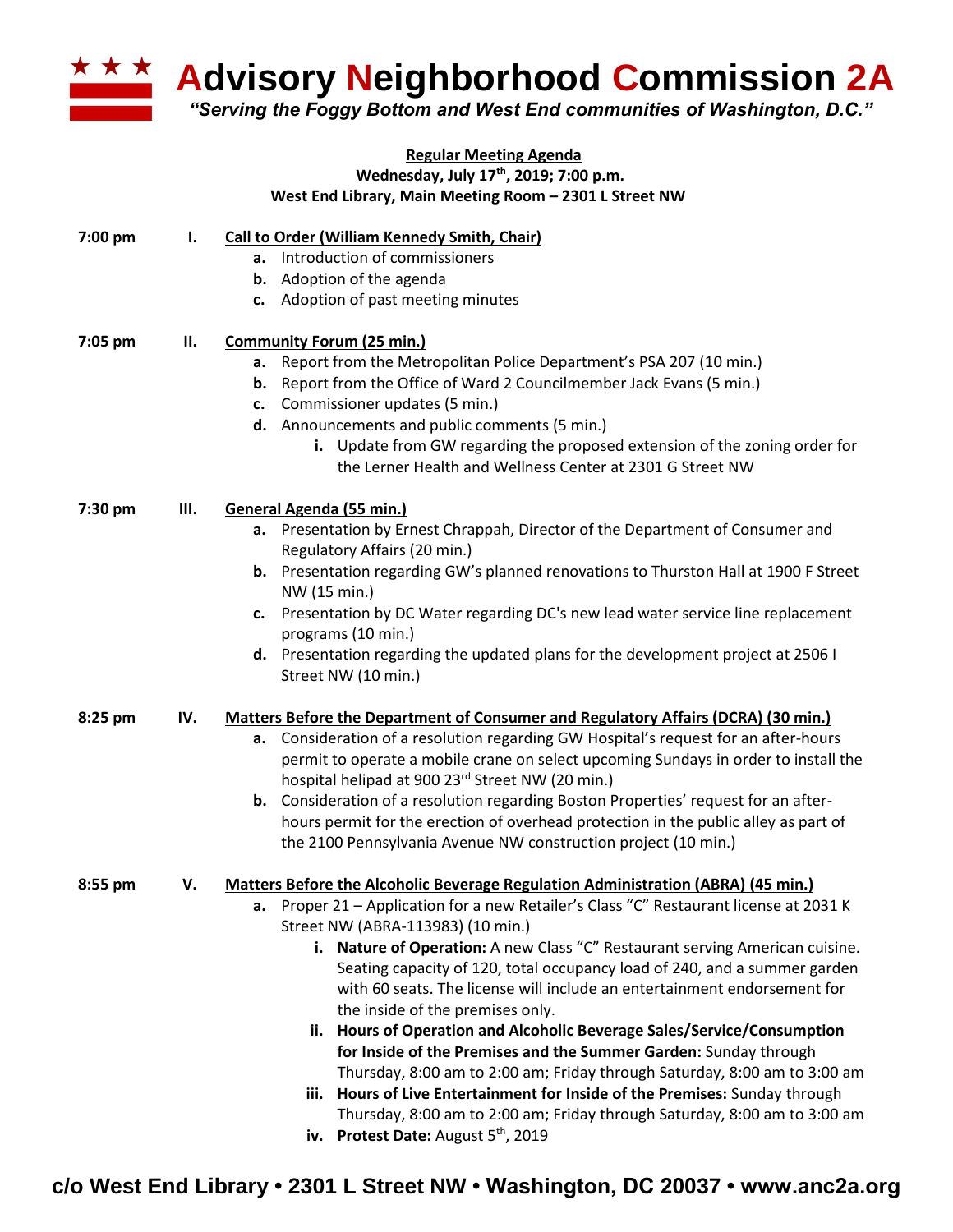**Advisory Neighborhood Commission 2A**

*"Serving the Foggy Bottom and West End communities of Washington, D.C."*

- **b.** Charles E. Smith Center Application for the transfer of the establishment's Retailer's Class "CX" Multipurpose Facility license to a new location at 600 22<sup>nd</sup> Street NW (ABRA-001070) (15 min.)
	- **i. Nature of Operation:** Licensee requests to transfer the license from 800 21<sup>st</sup> Street NW to a new location at 600 22<sup>nd</sup> Street NW. Establishment is a Class "CX" Multipurpose Facility license located within a university campus.
	- **ii. Hours of Operation:** Sunday through Saturday, 7:00 am to 12:00 am
	- **iii. Hours of Alcoholic Beverage Sales/Service/Consumption:** Sunday, 10:00 am to 12:00 am; Monday through Saturday, 8:00 am to 12:00 am
	- **iv.** Protest Date: August 12<sup>th</sup>, 2019
- **c.** Notti 824 Application for a substantial change to the establishment's Retailer's Class "C" Restaurant license at 824 New Hampshire Avenue NW (ABRA-105176) (10 min.)
	- **i.** Nature of Substantial Change: Class change from Class "C" Restaurant to Class "C" Hotel.
	- **ii.** Hours of Operation Inside Premises: Sunday through Saturday, 12:00 am to 12:00 am (24-hour operations)
	- **iii.** Hours of Alcoholic Beverage Sales/Service/Consumption Inside Premises: Sunday, 10:00 am to 12:00 am; Monday through Thursday, 9:00 am to 12:00 am; Friday through Saturday, 9:00 am to 1:00 am
	- **iv.** Hours of Alcoholic Beverage Sales/Service/Consumption for the Summer Garden: Sunday, 10:00 am to 10:00 pm; Monday through Thursday, 9:00 am to 10:00 pm; Friday through Saturday, 9:00 am to 11:00 pm
	- **v.** Protest Date: August 26<sup>th</sup>, 2019
- **d.** Consideration of a resolution regarding the proposed updated settlement for the Watergate Hotel at 2650 Virginia Avenue NW (ABRA-091162) (10 min.)

| 9:40 pm    | VI.   | Matters Before the Public Space Committee (15 min.)<br>a. Public space application by the West End Greek Restaurant for a new, un-enclosed<br>sidewalk café with 20 tables, 44 seats, and 7 umbrellas at 1118 23rd Street NW<br>(DDOT #10736482) (15 min.)                                                                                                                                                                                                                                                                                                                                                                                                                                                                                          |
|------------|-------|-----------------------------------------------------------------------------------------------------------------------------------------------------------------------------------------------------------------------------------------------------------------------------------------------------------------------------------------------------------------------------------------------------------------------------------------------------------------------------------------------------------------------------------------------------------------------------------------------------------------------------------------------------------------------------------------------------------------------------------------------------|
| $9:55$ pm  | VII.  | Matters Before the Historic Preservation Review Board (15 min.)<br>a. Historic Preservation Review Board concept application for the rehabilitation of an<br>existing office building and the addition of a one-story roof-top amenity space at<br>515 22 <sup>nd</sup> Street NW (HPRB #19-457) (15 min.)                                                                                                                                                                                                                                                                                                                                                                                                                                          |
| $10:10$ pm | VIII. | Matters Before the District Department of Transportation (DDOT) (45 min.)<br><b>a.</b> Consideration of a resolution regarding the proposed installation of a two-way<br>protected bike lane on G Street between 17 <sup>th</sup> Street and Virginia Avenue NW (15<br>min.)<br><b>b.</b> Consideration of a resolution regarding the proposed installation of "no turn on<br>red" signage at existing restricted intersections in ANC 2A (10 min.)<br>c. Consideration of a resolution regarding the proposed modifications to the<br>alternatives for the District Department of Transportation's Pennsylvania Avenue<br>West Streetscape Project (10 min.)<br>d. Consideration of a resolution regarding the proposed removal of defunct parking |

**c/o West End Library • 2301 L Street NW • Washington, DC 20037 • www.anc2a.org**

meter stems along the 2000 block of G Street NW and the 800 block of 22<sup>nd</sup> Street